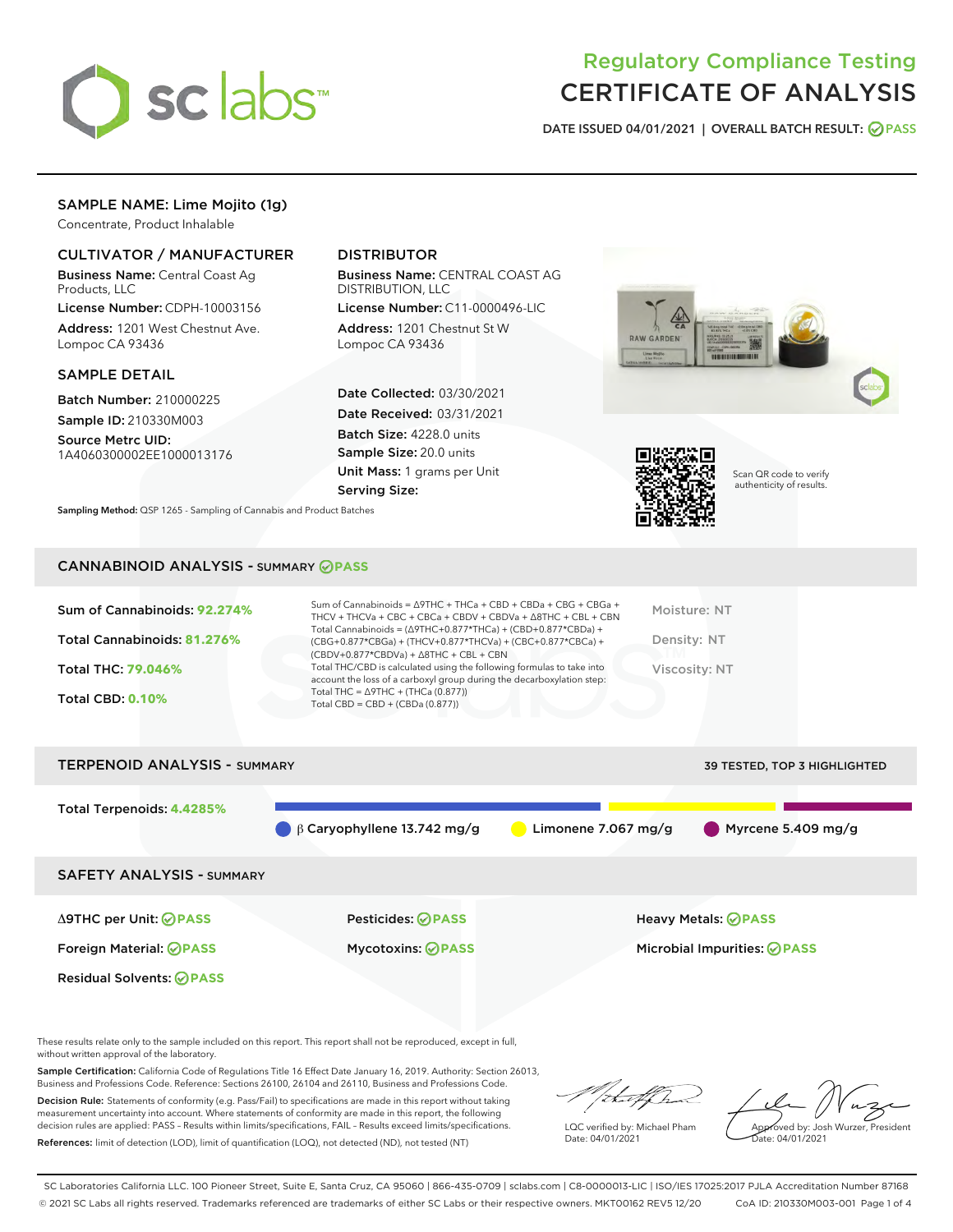



LIME MOJITO (1G) | DATE ISSUED 04/01/2021 | OVERALL BATCH RESULT: O PASS

#### CANNABINOID TEST RESULTS - 03/31/2021 2 PASS

Tested by high-performance liquid chromatography with diode-array detection (HPLC-DAD). **Method:** QSP 1157 - Analysis of Cannabinoids by HPLC-DAD

## TOTAL CANNABINOIDS: **81.276%**

Total Cannabinoids (Total THC) + (Total CBD) + (Total CBG) + (Total THCV) + (Total CBC) + (Total CBDV) + ∆8THC + CBL + CBN

TOTAL THC: **79.046%** Total THC (∆9THC+0.877\*THCa)

TOTAL CBD: **0.10%**

Total CBD (CBD+0.877\*CBDa)

TOTAL CBG: 0.98% Total CBG (CBG+0.877\*CBGa)

TOTAL THCV: 0.733% Total THCV (THCV+0.877\*THCVa)

TOTAL CBC: 0.417% Total CBC (CBC+0.877\*CBCa)

TOTAL CBDV: ND Total CBDV (CBDV+0.877\*CBDVa)

| <b>COMPOUND</b> | LOD/LOQ<br>(mg/g)          | <b>MEASUREMENT</b><br><b>UNCERTAINTY</b><br>(mg/g) | <b>RESULT</b><br>(mg/g) | <b>RESULT</b><br>(%) |
|-----------------|----------------------------|----------------------------------------------------|-------------------------|----------------------|
| <b>THCa</b>     | 0.05 / 0.14                | ±22.358                                            | 869.96                  | 86.996               |
| <b>A9THC</b>    | 0.06 / 0.26                | ±0.946                                             | 27.51                   | 2.751                |
| <b>CBGa</b>     | 0.1 / 0.2                  | ±0.50                                              | 9.6                     | 0.96                 |
| <b>THCVa</b>    | 0.07 / 0.20                | ±0.399                                             | 8.36                    | 0.836                |
| <b>CBCa</b>     | 0.07/0.28                  | ±0.232                                             | 4.75                    | 0.475                |
| <b>CBG</b>      | 0.06/0.19                  | ±0.056                                             | 1.42                    | 0.142                |
| <b>CBDa</b>     | 0.02/0.19                  | ±0.033                                             | 1.14                    | 0.114                |
| A8THC           | 0.1/0.4                    | N/A                                                | <b>ND</b>               | <b>ND</b>            |
| <b>THCV</b>     | 0.1/0.2                    | N/A                                                | <b>ND</b>               | <b>ND</b>            |
| <b>CBD</b>      | 0.07/0.29                  | N/A                                                | <b>ND</b>               | <b>ND</b>            |
| <b>CBDV</b>     | 0.04 / 0.15                | N/A                                                | <b>ND</b>               | <b>ND</b>            |
| <b>CBDVa</b>    | 0.03/0.53                  | N/A                                                | <b>ND</b>               | <b>ND</b>            |
| <b>CBL</b>      | 0.06 / 0.24                | N/A                                                | <b>ND</b>               | <b>ND</b>            |
| <b>CBN</b>      | 0.1/0.3                    | N/A                                                | <b>ND</b>               | <b>ND</b>            |
| <b>CBC</b>      | 0.2 / 0.5                  | N/A                                                | <b>ND</b>               | <b>ND</b>            |
|                 | <b>SUM OF CANNABINOIDS</b> |                                                    | 922.74 mg/g             | 92.274%              |

#### **UNIT MASS: 1 grams per Unit**

| ∆9THC per Unit                        | 1120 per-package limit     | <b>PASS</b><br>$27.51$ mg/unit |  |
|---------------------------------------|----------------------------|--------------------------------|--|
| <b>Total THC per Unit</b>             |                            | 790.46 mg/unit                 |  |
| <b>CBD per Unit</b>                   |                            | <b>ND</b>                      |  |
| <b>Total CBD per Unit</b>             |                            | $1.00$ mg/unit                 |  |
| Sum of Cannabinoids<br>per Unit       |                            | 922.74 mg/unit                 |  |
| <b>Total Cannabinoids</b><br>per Unit |                            | 812.76 mg/unit                 |  |
| <b>MOISTURE TEST RESULT</b>           | <b>DENSITY TEST RESULT</b> | <b>VISCOSITY TEST RESULT</b>   |  |

Not Tested

**MOISTURE TEST RESULT**

Not Tested

Not Tested

### TERPENOID TEST RESULTS - 04/01/2021

Terpene analysis utilizing gas chromatography-flame ionization detection (GC-FID). **Method:** QSP 1192 - Analysis of Terpenoids by GC-FID

| <b>COMPOUND</b>         | LOD/LOQ<br>(mg/g) | <b>MEASUREMENT</b><br><b>UNCERTAINTY</b><br>(mg/g) | <b>RESULT</b><br>(mg/g)                         | <b>RESULT</b><br>(%) |
|-------------------------|-------------------|----------------------------------------------------|-------------------------------------------------|----------------------|
| $\beta$ Caryophyllene   | 0.004 / 0.012     | ±0.4892                                            | 13.742                                          | 1.3742               |
| Limonene                | 0.005 / 0.016     | ±0.1011                                            | 7.067                                           | 0.7067               |
| <b>Myrcene</b>          | 0.008 / 0.025     | ±0.0698                                            | 5.409                                           | 0.5409               |
| $\alpha$ Humulene       | 0.009/0.029       | ±0.1418                                            | 4.416                                           | 0.4416               |
| Terpinolene             | 0.008 / 0.026     | ±0.0768                                            | 3.748                                           | 0.3748               |
| $\alpha$ Bisabolol      | 0.008 / 0.026     | ±0.1244                                            | 2.329                                           | 0.2329               |
| Linalool                | 0.009 / 0.032     | ±0.0413                                            | 1.087                                           | 0.1087               |
| $\beta$ Pinene          | 0.004 / 0.014     | ±0.0125                                            | 1.085                                           | 0.1085               |
| trans-ß-Farnesene       | 0.008 / 0.025     | ±0.0334                                            | 0.940                                           | 0.0940               |
| $\alpha$ Pinene         | 0.005 / 0.017     | ±0.0073                                            | 0.854                                           | 0.0854               |
| Nerolidol               | 0.009 / 0.028     | ±0.0433                                            | 0.688                                           | 0.0688               |
| <b>Terpineol</b>        | 0.016 / 0.055     | ±0.0410                                            | 0.668                                           | 0.0668               |
| Fenchol                 | 0.010 / 0.034     | ±0.0230                                            | 0.594                                           | 0.0594               |
| Ocimene                 | 0.011 / 0.038     | ±0.0141                                            | 0.439                                           | 0.0439               |
| Caryophyllene<br>Oxide  | 0.010 / 0.033     | ±0.0125                                            | 0.272                                           | 0.0272               |
| <b>Borneol</b>          | 0.005 / 0.016     | ±0.0065                                            | 0.155                                           | 0.0155               |
| Valencene               | 0.009 / 0.030     | ±0.0083                                            | 0.120                                           | 0.0120               |
| Camphene                | 0.005 / 0.015     | ±0.0013                                            | 0.113                                           | 0.0113               |
| $\alpha$ Phellandrene   | 0.006 / 0.020     | ±0.0015                                            | 0.110                                           | 0.0110               |
| 3 Carene                | 0.005 / 0.018     | ±0.0012                                            | 0.086                                           | 0.0086               |
| $\alpha$ Terpinene      | 0.005 / 0.017     | ±0.0013                                            | 0.085                                           | 0.0085               |
| $\gamma$ Terpinene      | 0.006 / 0.018     | ±0.0012                                            | 0.070                                           | 0.0070               |
| Guaiol                  | 0.009 / 0.030     | ±0.0030                                            | 0.063                                           | 0.0063               |
| Sabinene                | 0.004 / 0.014     | ±0.0005                                            | 0.040                                           | 0.0040               |
| Sabinene Hydrate        | 0.006 / 0.022     | ±0.0012                                            | 0.030                                           | 0.0030               |
| Eucalyptol              | 0.006 / 0.018     | ±0.0007                                            | 0.029                                           | 0.0029               |
| Citronellol             | 0.003/0.010       | ±0.0012                                            | 0.024                                           | 0.0024               |
| Geraniol                | 0.002 / 0.007     | ±0.0010                                            | 0.022                                           | 0.0022               |
| p-Cymene                | 0.005 / 0.016     | N/A                                                | <loq< th=""><th><loq< th=""></loq<></th></loq<> | <loq< th=""></loq<>  |
| Fenchone                | 0.009 / 0.028     | N/A                                                | <loq< th=""><th><loq< th=""></loq<></th></loq<> | <loq< th=""></loq<>  |
| Nerol                   | 0.003 / 0.011     | N/A                                                | <loq< th=""><th><loq< th=""></loq<></th></loq<> | <loq< th=""></loq<>  |
| (-)-Isopulegol          | 0.005 / 0.016     | N/A                                                | ND                                              | ND                   |
| Camphor                 | 0.006 / 0.019     | N/A                                                | <b>ND</b>                                       | <b>ND</b>            |
| Isoborneol              | 0.004 / 0.012     | N/A                                                | ND                                              | ND                   |
| Menthol                 | 0.008 / 0.025     | N/A                                                | ND                                              | ND                   |
| $R-(+)$ -Pulegone       | 0.003 / 0.011     | N/A                                                | ND                                              | ND                   |
| <b>Geranyl Acetate</b>  | 0.004 / 0.014     | N/A                                                | ND                                              | ND                   |
| $\alpha$ Cedrene        | 0.005 / 0.016     | N/A                                                | ND                                              | ND                   |
| Cedrol                  | 0.008 / 0.027     | N/A                                                | <b>ND</b>                                       | ND                   |
| <b>TOTAL TERPENOIDS</b> |                   |                                                    | 44.285 mg/g                                     | 4.4285%              |

SC Laboratories California LLC. 100 Pioneer Street, Suite E, Santa Cruz, CA 95060 | 866-435-0709 | sclabs.com | C8-0000013-LIC | ISO/IES 17025:2017 PJLA Accreditation Number 87168 © 2021 SC Labs all rights reserved. Trademarks referenced are trademarks of either SC Labs or their respective owners. MKT00162 REV5 12/20 CoA ID: 210330M003-001 Page 2 of 4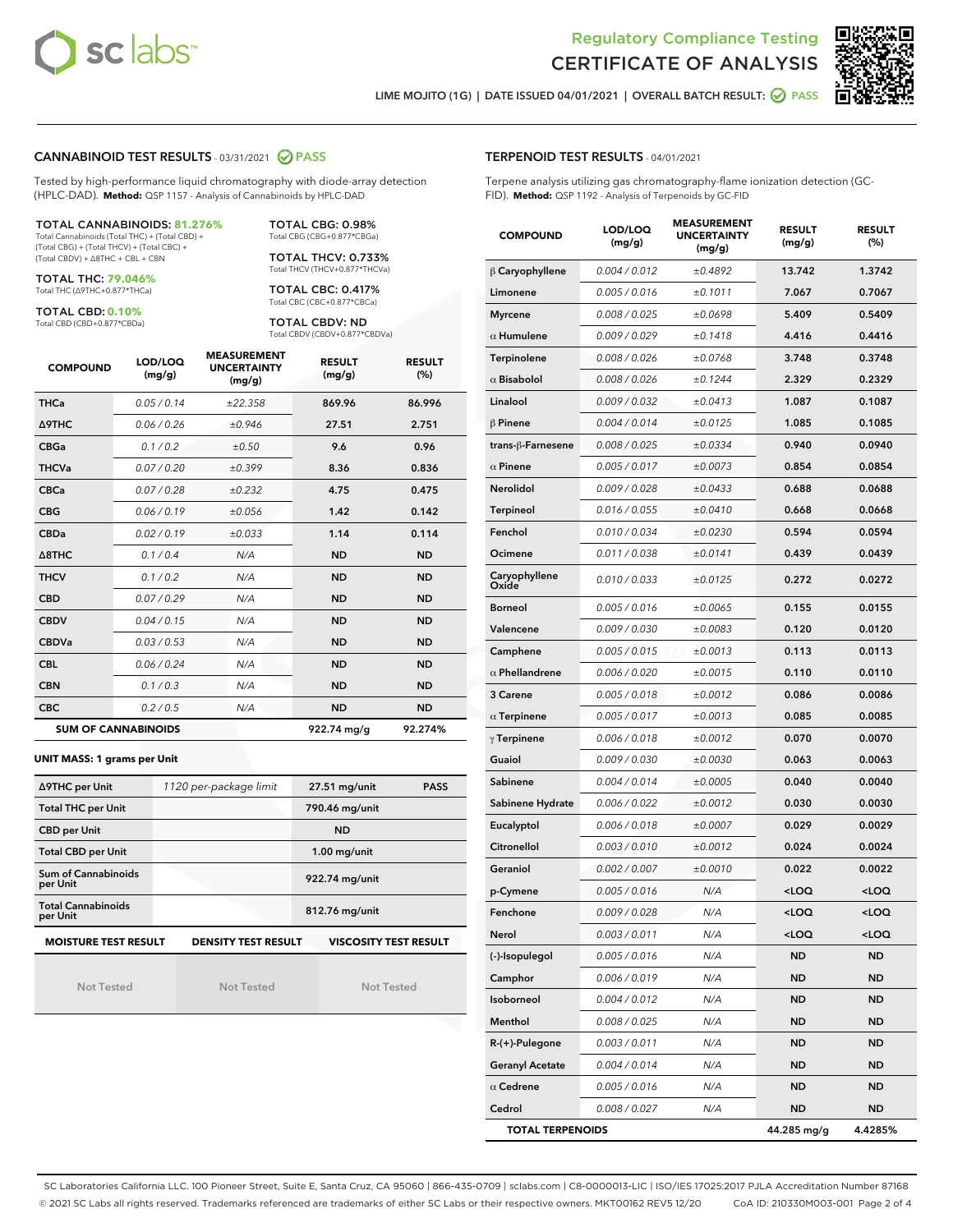



LIME MOJITO (1G) | DATE ISSUED 04/01/2021 | OVERALL BATCH RESULT: ● PASS

## CATEGORY 1 PESTICIDE TEST RESULTS - 04/01/2021 2 PASS

Pesticide and plant growth regulator analysis utilizing high-performance liquid chromatography-mass spectrometry (HPLC-MS) or gas chromatography-mass spectrometry (GC-MS). \*GC-MS utilized where indicated. **Method:** QSP 1212 - Analysis of Pesticides and Mycotoxins by LC-MS or QSP 1213 - Analysis of Pesticides by GC-MS

| <b>COMPOUND</b>             | LOD/LOQ<br>$(\mu g/g)$ | <b>ACTION</b><br><b>LIMIT</b><br>$(\mu g/g)$ | <b>MEASUREMENT</b><br><b>UNCERTAINTY</b><br>$(\mu g/g)$ | <b>RESULT</b><br>$(\mu g/g)$ | <b>RESULT</b> |
|-----------------------------|------------------------|----------------------------------------------|---------------------------------------------------------|------------------------------|---------------|
| Aldicarb                    | 0.03 / 0.08            | $\ge$ LOD                                    | N/A                                                     | <b>ND</b>                    | <b>PASS</b>   |
| Carbofuran                  | 0.02 / 0.05            | $>$ LOD                                      | N/A                                                     | <b>ND</b>                    | <b>PASS</b>   |
| Chlordane*                  | 0.03 / 0.08            | $\ge$ LOD                                    | N/A                                                     | <b>ND</b>                    | <b>PASS</b>   |
| Chlorfenapyr*               | 0.03/0.10              | $\ge$ LOD                                    | N/A                                                     | <b>ND</b>                    | <b>PASS</b>   |
| Chlorpyrifos                | 0.02 / 0.06            | $>$ LOD                                      | N/A                                                     | <b>ND</b>                    | <b>PASS</b>   |
| Coumaphos                   | 0.02 / 0.07            | $\ge$ LOD                                    | N/A                                                     | <b>ND</b>                    | <b>PASS</b>   |
| Daminozide                  | 0.02 / 0.07            | $\ge$ LOD                                    | N/A                                                     | <b>ND</b>                    | <b>PASS</b>   |
| <b>DDVP</b><br>(Dichlorvos) | 0.03/0.09              | $\ge$ LOD                                    | N/A                                                     | <b>ND</b>                    | <b>PASS</b>   |
| Dimethoate                  | 0.03/0.08              | $>$ LOD                                      | N/A                                                     | <b>ND</b>                    | <b>PASS</b>   |
| Ethoprop(hos)               | 0.03/0.10              | $\ge$ LOD                                    | N/A                                                     | <b>ND</b>                    | <b>PASS</b>   |
| Etofenprox                  | 0.02/0.06              | $>$ LOD                                      | N/A                                                     | <b>ND</b>                    | <b>PASS</b>   |
| Fenoxycarb                  | 0.03 / 0.08            | $\ge$ LOD                                    | N/A                                                     | <b>ND</b>                    | <b>PASS</b>   |
| Fipronil                    | 0.03 / 0.08            | $\ge$ LOD                                    | N/A                                                     | <b>ND</b>                    | <b>PASS</b>   |
| Imazalil                    | 0.02 / 0.06            | $\ge$ LOD                                    | N/A                                                     | <b>ND</b>                    | <b>PASS</b>   |
| Methiocarb                  | 0.02 / 0.07            | $\ge$ LOD                                    | N/A                                                     | <b>ND</b>                    | <b>PASS</b>   |
| Methyl<br>parathion         | 0.03/0.10              | $>$ LOD                                      | N/A                                                     | <b>ND</b>                    | <b>PASS</b>   |
| <b>Mevinphos</b>            | 0.03/0.09              | $\ge$ LOD                                    | N/A                                                     | <b>ND</b>                    | <b>PASS</b>   |
| Paclobutrazol               | 0.02 / 0.05            | $\ge$ LOD                                    | N/A                                                     | <b>ND</b>                    | <b>PASS</b>   |
| Propoxur                    | 0.03/0.09              | $\ge$ LOD                                    | N/A                                                     | <b>ND</b>                    | <b>PASS</b>   |
| Spiroxamine                 | 0.03 / 0.08            | $\ge$ LOD                                    | N/A                                                     | <b>ND</b>                    | <b>PASS</b>   |
| <b>Thiacloprid</b>          | 0.03/0.10              | $\ge$ LOD                                    | N/A                                                     | <b>ND</b>                    | <b>PASS</b>   |

## CATEGORY 2 PESTICIDE TEST RESULTS - 04/01/2021 @ PASS

| <b>COMPOUND</b>   | LOD/LOQ<br>$(\mu g/g)$ | <b>ACTION</b><br><b>LIMIT</b><br>$(\mu g/g)$ | <b>MEASUREMENT</b><br><b>UNCERTAINTY</b><br>$(\mu g/g)$ | <b>RESULT</b><br>$(\mu g/g)$ | <b>RESULT</b> |
|-------------------|------------------------|----------------------------------------------|---------------------------------------------------------|------------------------------|---------------|
| Abamectin         | 0.03/0.10              | 0.1                                          | N/A                                                     | <b>ND</b>                    | <b>PASS</b>   |
| Acephate          | 0.02/0.07              | 0.1                                          | N/A                                                     | <b>ND</b>                    | <b>PASS</b>   |
| Acequinocyl       | 0.02/0.07              | 0.1                                          | N/A                                                     | <b>ND</b>                    | <b>PASS</b>   |
| Acetamiprid       | 0.02/0.05              | 0.1                                          | N/A                                                     | <b>ND</b>                    | <b>PASS</b>   |
| Azoxystrobin      | 0.02/0.07              | 0.1                                          | N/A                                                     | <b>ND</b>                    | <b>PASS</b>   |
| <b>Bifenazate</b> | 0.01/0.04              | 0.1                                          | N/A                                                     | <b>ND</b>                    | <b>PASS</b>   |
| <b>Bifenthrin</b> | 0.02/0.05              | 3                                            | N/A                                                     | <b>ND</b>                    | <b>PASS</b>   |
| <b>Boscalid</b>   | 0.03/0.09              | 0.1                                          | N/A                                                     | <b>ND</b>                    | <b>PASS</b>   |

## CATEGORY 2 PESTICIDE TEST RESULTS - 04/01/2021 continued

| <b>COMPOUND</b>               | <b>LOD/LOQ</b><br>$(\mu g/g)$ | <b>ACTION</b><br><b>LIMIT</b><br>(µg/g) | <b>MEASUREMENT</b><br><b>UNCERTAINTY</b><br>(µg/g) | <b>RESULT</b><br>(µg/g) | <b>RESULT</b> |
|-------------------------------|-------------------------------|-----------------------------------------|----------------------------------------------------|-------------------------|---------------|
| Captan                        | 0.19/0.57                     | 0.7                                     | N/A                                                | ND                      | <b>PASS</b>   |
| Carbaryl                      | 0.02 / 0.06                   | 0.5                                     | N/A                                                | ND                      | <b>PASS</b>   |
| Chlorantranilip-<br>role      | 0.04 / 0.12                   | 10                                      | N/A                                                | ND                      | <b>PASS</b>   |
| Clofentezine                  | 0.03/0.09                     | 0.1                                     | N/A                                                | <b>ND</b>               | <b>PASS</b>   |
| Cyfluthrin                    | 0.12 / 0.38                   | $\overline{2}$                          | N/A                                                | ND                      | <b>PASS</b>   |
| Cypermethrin                  | 0.11 / 0.32                   | $\mathbf{1}$                            | N/A                                                | ND                      | <b>PASS</b>   |
| <b>Diazinon</b>               | 0.02 / 0.05                   | 0.1                                     | N/A                                                | ND                      | <b>PASS</b>   |
| Dimethomorph                  | 0.03 / 0.09                   | 2                                       | N/A                                                | ND                      | <b>PASS</b>   |
| Etoxazole                     | 0.02 / 0.06                   | 0.1                                     | N/A                                                | ND                      | <b>PASS</b>   |
| Fenhexamid                    | 0.03 / 0.09                   | 0.1                                     | N/A                                                | ND                      | <b>PASS</b>   |
| Fenpyroximate                 | 0.02 / 0.06                   | 0.1                                     | N/A                                                | ND                      | <b>PASS</b>   |
| Flonicamid                    | 0.03 / 0.10                   | 0.1                                     | N/A                                                | ND                      | <b>PASS</b>   |
| Fludioxonil                   | 0.03/0.10                     | 0.1                                     | N/A                                                | ND                      | <b>PASS</b>   |
| Hexythiazox                   | 0.02 / 0.07                   | 0.1                                     | N/A                                                | ND                      | <b>PASS</b>   |
| Imidacloprid                  | 0.04 / 0.11                   | 5                                       | N/A                                                | ND                      | <b>PASS</b>   |
| Kresoxim-methyl               | 0.02 / 0.07                   | 0.1                                     | N/A                                                | ND                      | <b>PASS</b>   |
| <b>Malathion</b>              | 0.03 / 0.09                   | 0.5                                     | N/A                                                | ND                      | <b>PASS</b>   |
| Metalaxyl                     | 0.02 / 0.07                   | 2                                       | N/A                                                | ND                      | <b>PASS</b>   |
| Methomyl                      | 0.03 / 0.10                   | 1                                       | N/A                                                | ND                      | <b>PASS</b>   |
| Myclobutanil                  | 0.03 / 0.09                   | 0.1                                     | N/A                                                | ND                      | <b>PASS</b>   |
| Naled                         | 0.02 / 0.07                   | 0.1                                     | N/A                                                | ND                      | <b>PASS</b>   |
| Oxamyl                        | 0.04 / 0.11                   | 0.5                                     | N/A                                                | ND                      | <b>PASS</b>   |
| Pentachloronitro-<br>benzene* | 0.03 / 0.09                   | 0.1                                     | N/A                                                | ND                      | PASS          |
| Permethrin                    | 0.04 / 0.12                   | 0.5                                     | N/A                                                | ND                      | <b>PASS</b>   |
| Phosmet                       | 0.03 / 0.10                   | 0.1                                     | N/A                                                | ND                      | <b>PASS</b>   |
| Piperonylbu-<br>toxide        | 0.02 / 0.07                   | 3                                       | N/A                                                | ND                      | <b>PASS</b>   |
| Prallethrin                   | 0.03 / 0.08                   | 0.1                                     | N/A                                                | ND                      | <b>PASS</b>   |
| Propiconazole                 | 0.02 / 0.07                   | 0.1                                     | N/A                                                | ND                      | <b>PASS</b>   |
| Pyrethrins                    | 0.04 / 0.12                   | 0.5                                     | N/A                                                | ND                      | PASS          |
| Pyridaben                     | 0.02 / 0.07                   | 0.1                                     | N/A                                                | ND                      | PASS          |
| Spinetoram                    | 0.02 / 0.07                   | 0.1                                     | N/A                                                | ND                      | <b>PASS</b>   |
| Spinosad                      | 0.02 / 0.07                   | 0.1                                     | N/A                                                | ND                      | <b>PASS</b>   |
| Spiromesifen                  | 0.02 / 0.05                   | 0.1                                     | N/A                                                | <b>ND</b>               | <b>PASS</b>   |
| Spirotetramat                 | 0.02 / 0.06                   | 0.1                                     | N/A                                                | <b>ND</b>               | <b>PASS</b>   |
| Tebuconazole                  | 0.02 / 0.07                   | 0.1                                     | N/A                                                | ND                      | <b>PASS</b>   |
| Thiamethoxam                  | 0.03 / 0.10                   | 5                                       | N/A                                                | <b>ND</b>               | <b>PASS</b>   |
| Trifloxystrobin               | 0.03 / 0.08                   | 0.1                                     | N/A                                                | <b>ND</b>               | <b>PASS</b>   |